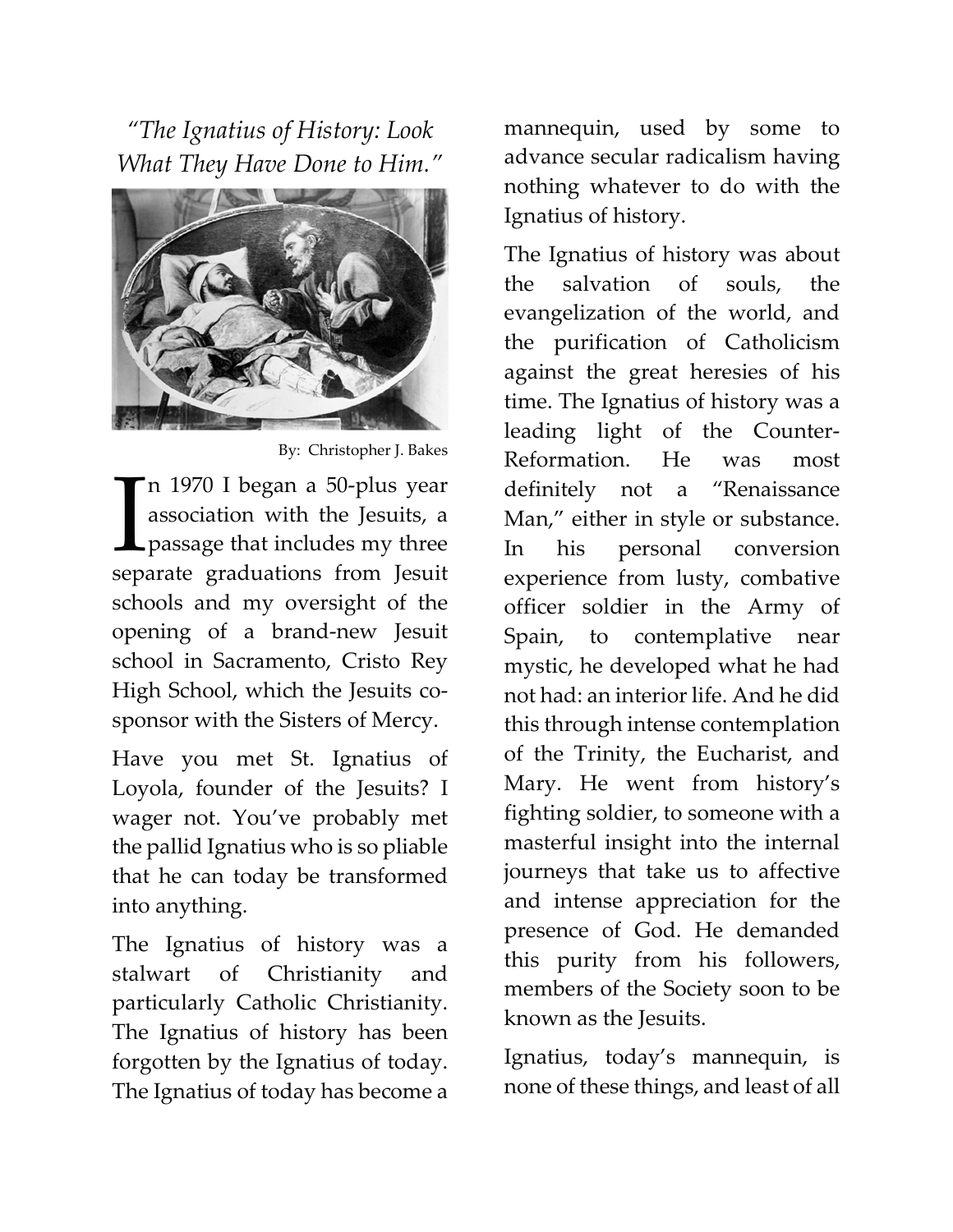a Catholic evangelist. But mannequins are not real. They are costumed.

So are the schools today of the Jesuit Order. They are costumed as Catholic schools, but they are not Catholic. They have embraced a Marxist-rooted radicalism. partaking in the dismantling of our nation and inciting the young and old to confusion and wandering. While much of this is done under the artifice of "anti-racism," it is more far-reaching than that and reaches every aspect of our national and personal beings. Dismantling gender, contrary to the most explicit proclamations of the Vatican. Inquiring of young male teens in classroom settings about their sexual orientation and gender identity, or teaching that being Christian or male or "able" is privileged and oppressive.

In the darker reaches of these teachings, stealth is the rule: say nothing about these teachings to parents, donors and alumni, but do impose them on the vulnerable young in the secrecy of the classroom, and then complain loudly when parents inquire. Had it not been for the exposés distance learning provided, parents would never have learned what was actually going on in the classroom. And all of this in face of the most explicit provisions of Canon Law that allow we as faithful Catholics to characterize all of this as grave error that misleads the faithful.

Grave error that misleads the faithful. Let that roll around your brain. The successors to the great Ignatius now plundering the minds of the young, distorting their world, and forming in them doubt and uncertainty, even about their gender – while proclaiming in their public literature that they are standing with tradition by educating "Men for Others." Men. Obviously the teachings they attempt to hide cannot be reconciled with the promotional literature presented to parents, donors, and alumni. This is all a far fall indeed for those who claim to be the successors of Ignatius.

It is now cult-like hysteria.

Last week the Loyola High School (Los Angeles) baseball team ate at Burger King enroute to their game against St. Francis of Pasadena (a Franciscan school). They got their free Burger King crowns and used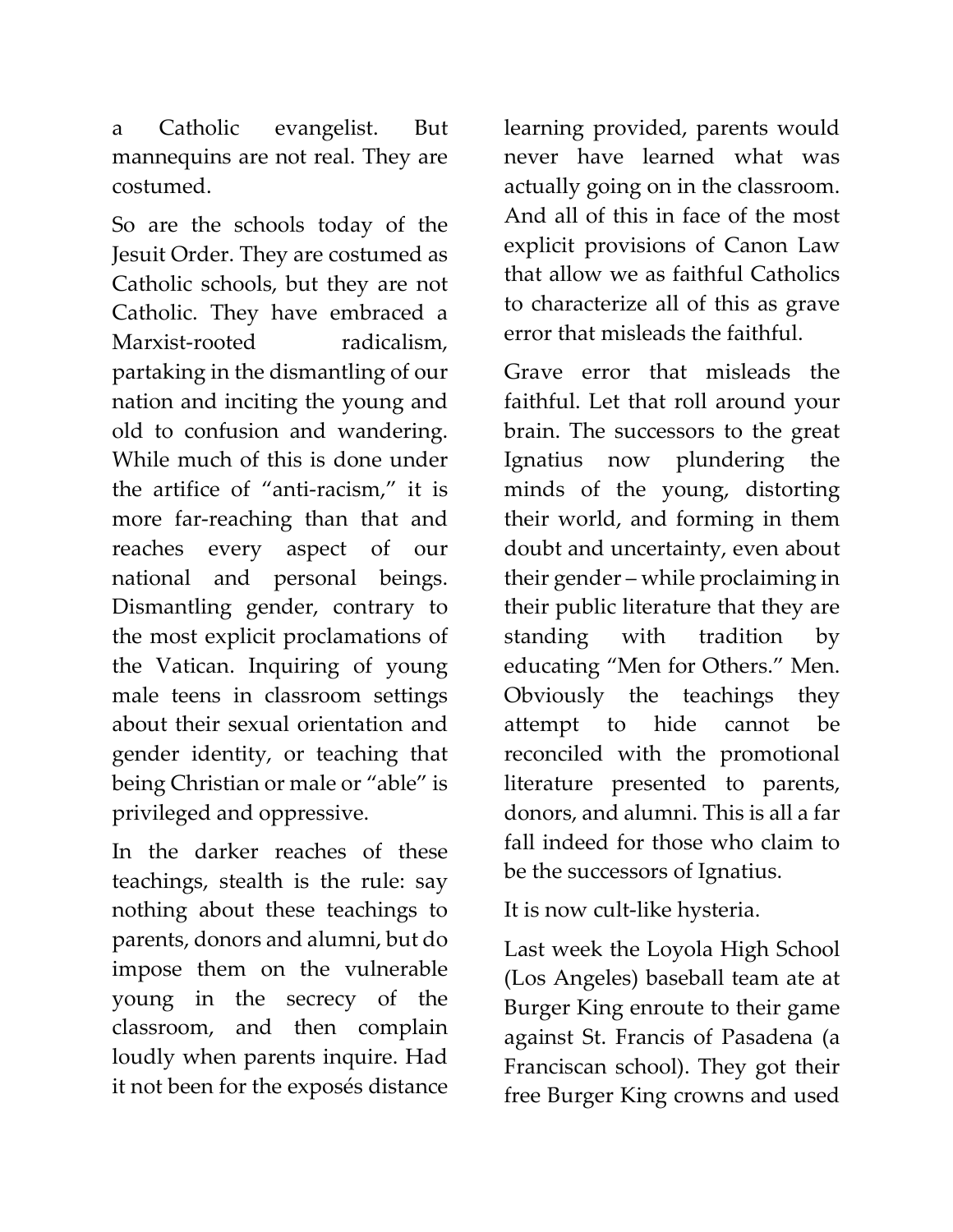them as cheering props at the game.

St. Francis of Pasadena complained.

Why?

Because obviously this was racist.

The apologies descended on the worlds of Loyola and St. Francis like an ugly plague. The Jesuit president of Loyola proclaimed his players racist and insensitive, and that Loyola was deeply ashamed. For its part, we can inspect the St. Francis website to see the bleak direction that school has taken, flavoring its public messaging with charges that the nation is racist, and that St. Francis of Pasadena would prioritize the need to have conversations where all of this national rot would be exposed.

Have they forgotten that we honor THE GOOD NEWS OF JESUS CHRIST? The GOOD News? Ignatius and Francis of Assisi would be aghast that the Christian messages of salvation and triumph over death are being manipulated into accusation, angst and despair, and the deconstruction of national and individual psyches, all under the banners of their holy names.

The New Testament contains 54 specific warnings against false teachings. The New Testament contains all manner of commands about the singularity of the Body of Christ. It says nothing about the need to tear it into rags, strips and remnants, the people unjoined, detached, separated and alone.

In an age where the young are rejecting faith, hope and certainly the Church, this is the lure to bring them back? Make-up personal and national horrors and accuse them? Factionalize them? Sow angst? Sow confusion? Attack the young with false accusations and made-up pathologies? And what effect will all this have on the mental health of the vulnerable young who are presented with this bleak, accusatory and despairing messaging? For those of us dumbstruck by the generation of scandal brought to us by far too many wayward priests, we have the absolute right today to insist on the most faithful orthodoxy and the purest of teachings -- these are the perfect penance for scandal. It warps the notion of penance to scandalize again, this time through